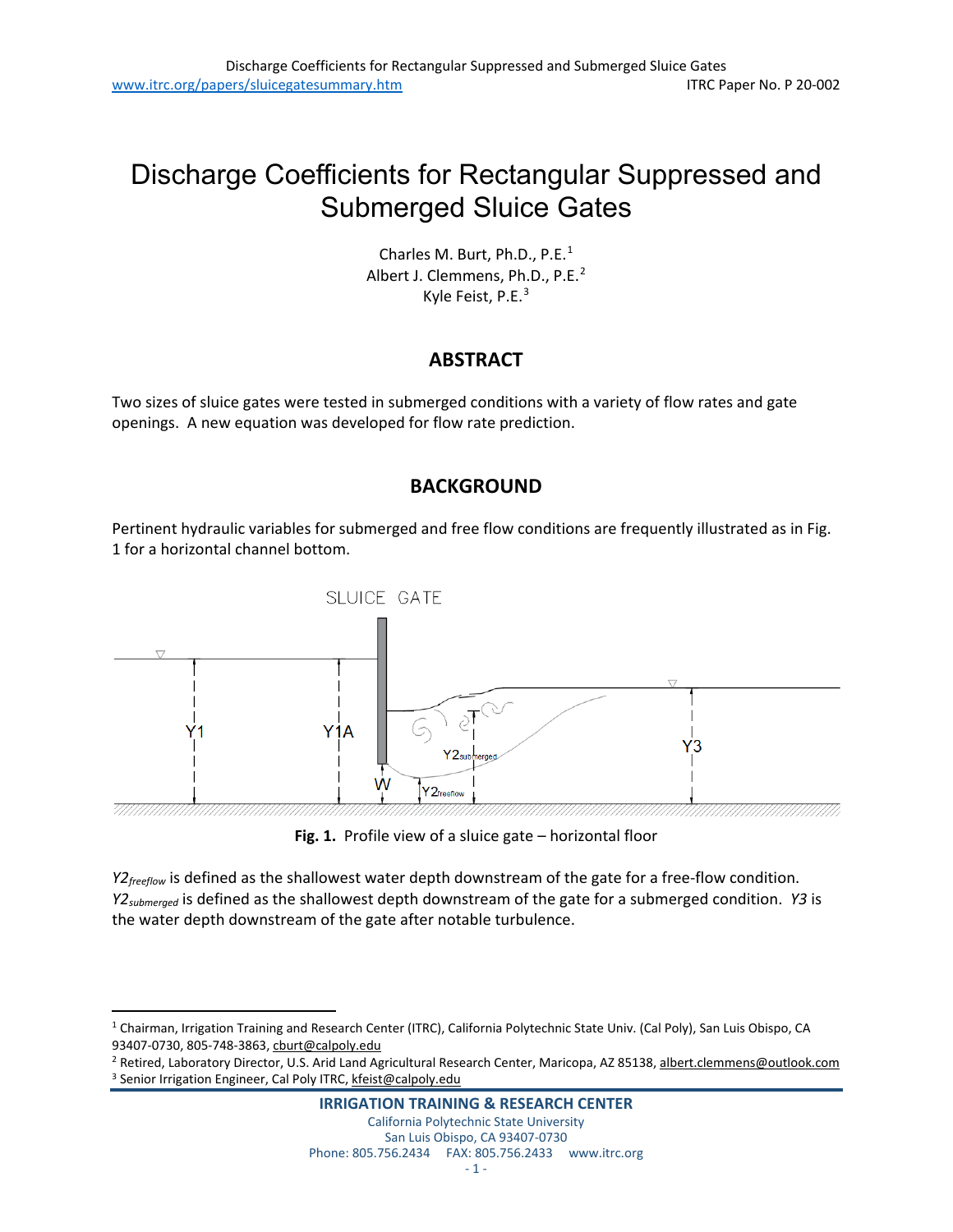Discharge Coefficients for Rectangular Suppressed and Submerged Sluice Gates [www.itrc.org/papers/sluicegatesummary.htm](http://www.itrc.org/papers/sluicegatesummary.htm) ITRC Paper No. P 20-002

A simplified equation to compute the flow rate through a submerged rectangular sluice gate using a discharge coefficient is:

$$
Q = C_d W B (2g\Delta H)^{0.5}
$$
 (Eq. 1)

where

 $C_d$  = the effective discharge coefficient *B* = gate width *W* = gate vertical opening *g* = gravitation acceleration constant Δ*H* = change in head across the gate = *Y1-Y3* (from Fig. 1)

Most practicing irrigation engineers in the United States use a constant C<sub>d</sub> value such as 0.61 - 0.63 for all submerged sluice gates, regardless of entrance conditions and relative openings and gate sizes. The HEC-RAS default value for  $C_d$  is 0.8 (Brunner 2016). However, various researchers have found that the  $C_d$ value is not constant but is a function of various parameters.

Henry (1950) generated a graph depicting a discharge coefficient based on upstream water depth (as opposed to the head difference) as a function of gate openings and upstream and downstream water levels. Swamee (1992) converted those graphics into formulas. Kubrak et al (2020) used experimental data and modifications to the work of Swamee (1992) and concluded that a flow rate accuracy of about 10% could be obtained.

Belaud et al (2009) noted that the contraction coefficient  $C_c$  (a major component of  $C_d$ ) for submerged flow depends upon the relative gate opening, *a*, where:

*a* = *W/Y1* (Eq. 2)

Bos (1989) and USBR (1997) note that the *C<sub>d</sub>* value depends upon entrance conditions and provide the following equation for a C<sub>d</sub> (called C<sub>dBos</sub> here) for a submerged orifice with the bottom and sides being fully suppressed and velocity head is ignored:

$$
C_{dBos} = 0.61(1 + .15(B+2W)/(2B+2W))
$$
 (Eq. 3)

The *C<sub>dcomb</sub>* developed in this technical note combines the idea of relative submergence from Bos (1989) and the idea of *W/Y1* from Belaud et al (2009).

#### **RECENT TESTING**

Testing was conducted in a 1220 mm × 1220 mm flume at the Water Resources Facility of the Irrigation Training and Research Center (ITRC) at California Polytechnic State University, San Luis Obispo (Cal Poly). Two suppressed sluice gates were constructed. One gate was 374 mm wide; the other was 1115 mm wide. Fig. 2 shows vertical dimensions of the experimental configuration. Details of dimensions, data, and construction can be found at [www.itrc.org/reports/sluicegate.htm.](http://www.itrc.org/reports/sluicegate.htm) This technical note only provides some background and the results.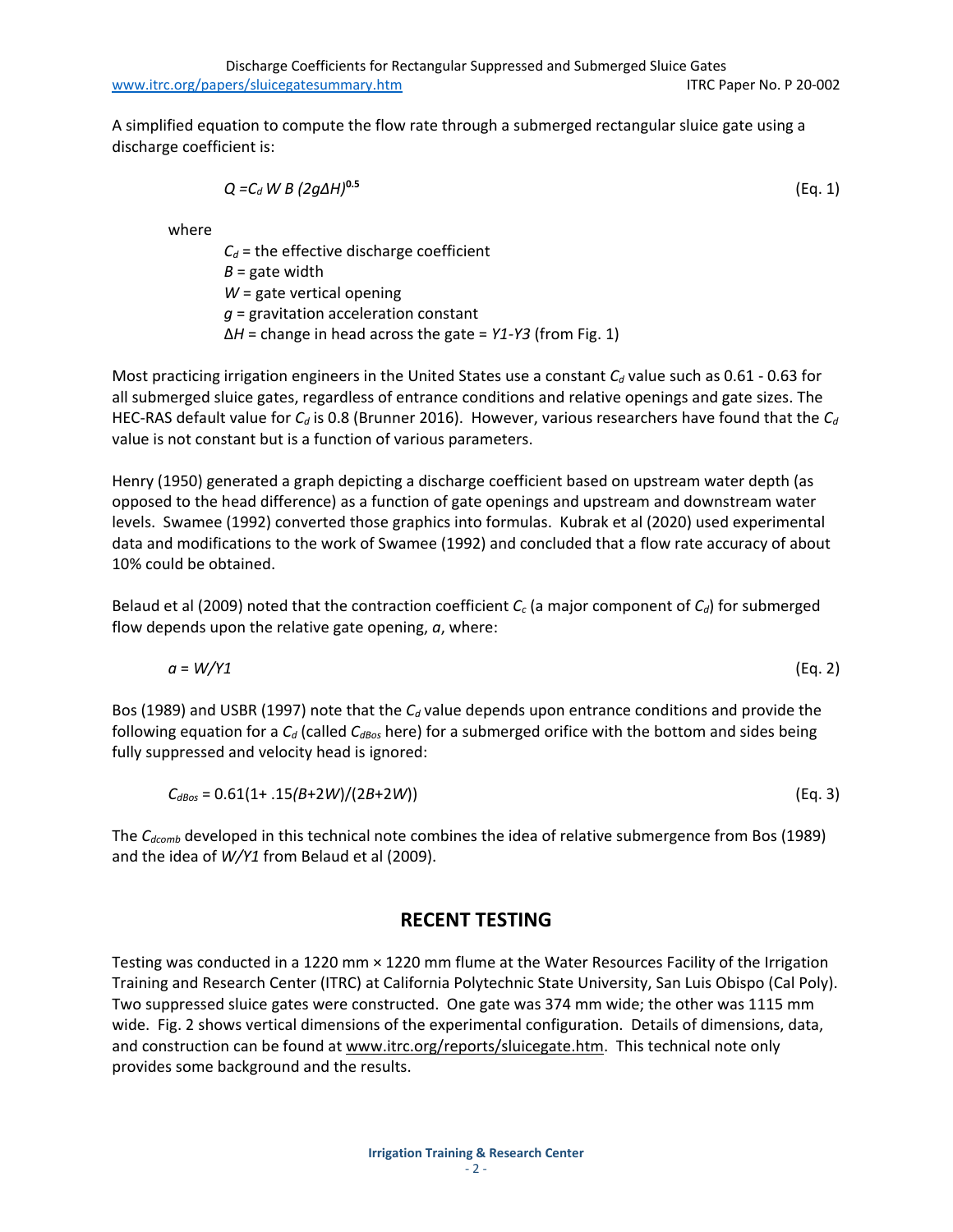

**Fig. 2**. Profile of test configuration. Units are mm.

## **RESULTS**

An equation to determine a new C<sub>dcomb</sub> is as follows:

$$
C_{dcomb} = (0.7206a^2 - 0.0867a + 0.3988) (1 + .9B/(B+W))
$$
 (Eq. 4)

Fig. 3 utilized ITRC test data and shows a comparison of flow rate predictions using three different  $C_d$ values: (i)  $C_{dcomb}$  (ii) the  $C_d$  of Bos (1989), and (iii) the completely different  $C_d$  and forumula of Henry (1950). The use of the new *C<sub>dcomb</sub>* equation appears promising.